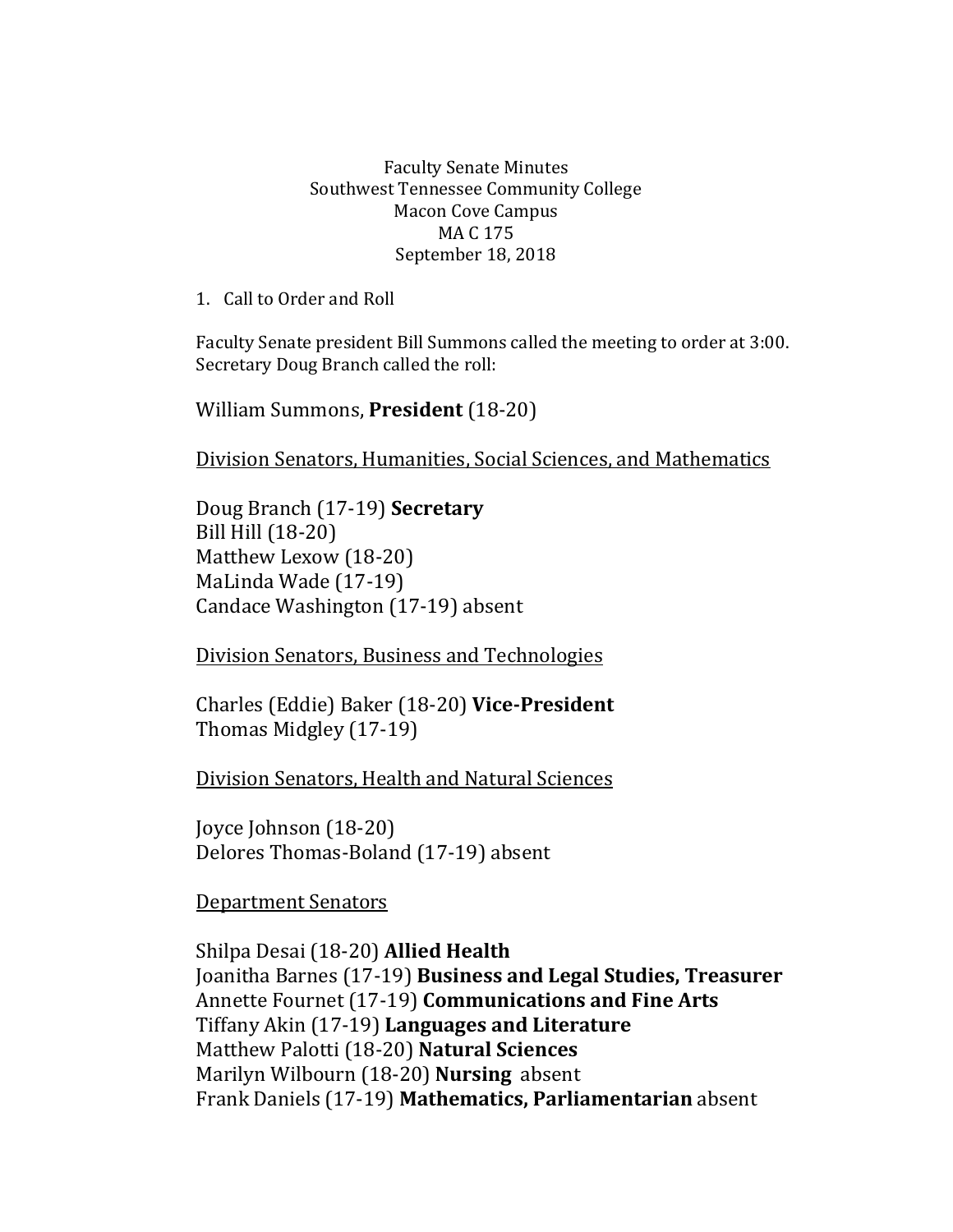### Leslie Peeples (17-19) **Technologies** absent Ed Reid (17-19) **Social and Behavioral Science**

2. Approval of Minutes

The body approved the minutes from the April, 2018 Faculty Senate meeting. Secretary Doug Branch will ask that those minutes be posted to the website.

- 3. Reports from Senate Officers and Senate Committees
	- A. Eddie Baker reported on the executive committee's regular meeting with Chris Ezell. Items from that meeting included the following:
		- a. Announcement that overload pay was recently increased, and faculty have already seen those increases in their most recent paychecks.
		- b. Assurance that an organizational chart, including phone numbers, will be prepared and distributed soon.
		- c. Confidence that a new employee to operate the print shop at the Union Ave. campus would be soon beginning duties.
		- d. Chris' expression of appreciation to faculty for having helped with registration at the beginning of the semester and his pleasure that enrollment is up about 2% from last year.
		- e. Announcement of a new compensation system, one that takes degrees earned and years of service into consideration, that is currently under administrative consideration.
		- f. Announcement of a new funeral services department, housed at Whitehaven Center, for which a chair will be hired. That department should begin offering classes in January. Further, Southwest will be the first public college in Tennessee to offer such a program. Our fire science department will also begin offering classes again, and a transfer degree for agriculture is being planned.
		- g. Discussion of a repurposing of the Gill Center, which will eventually probably be turned into an innovation center, a place to house non-credit training programs. Gill may also be where we house Workforce Development.
	- B. Doug Branch reported that he and his committee charged with suggesting changes to the procedure to select the promotion and tenure committees would make recommendations by next month's meeting.
	- C. Bill Summons spoke for Frank Daniels, who chairs a committee charged with making recommendations about faculty participation in commencement exercises. Bill reported that the committee was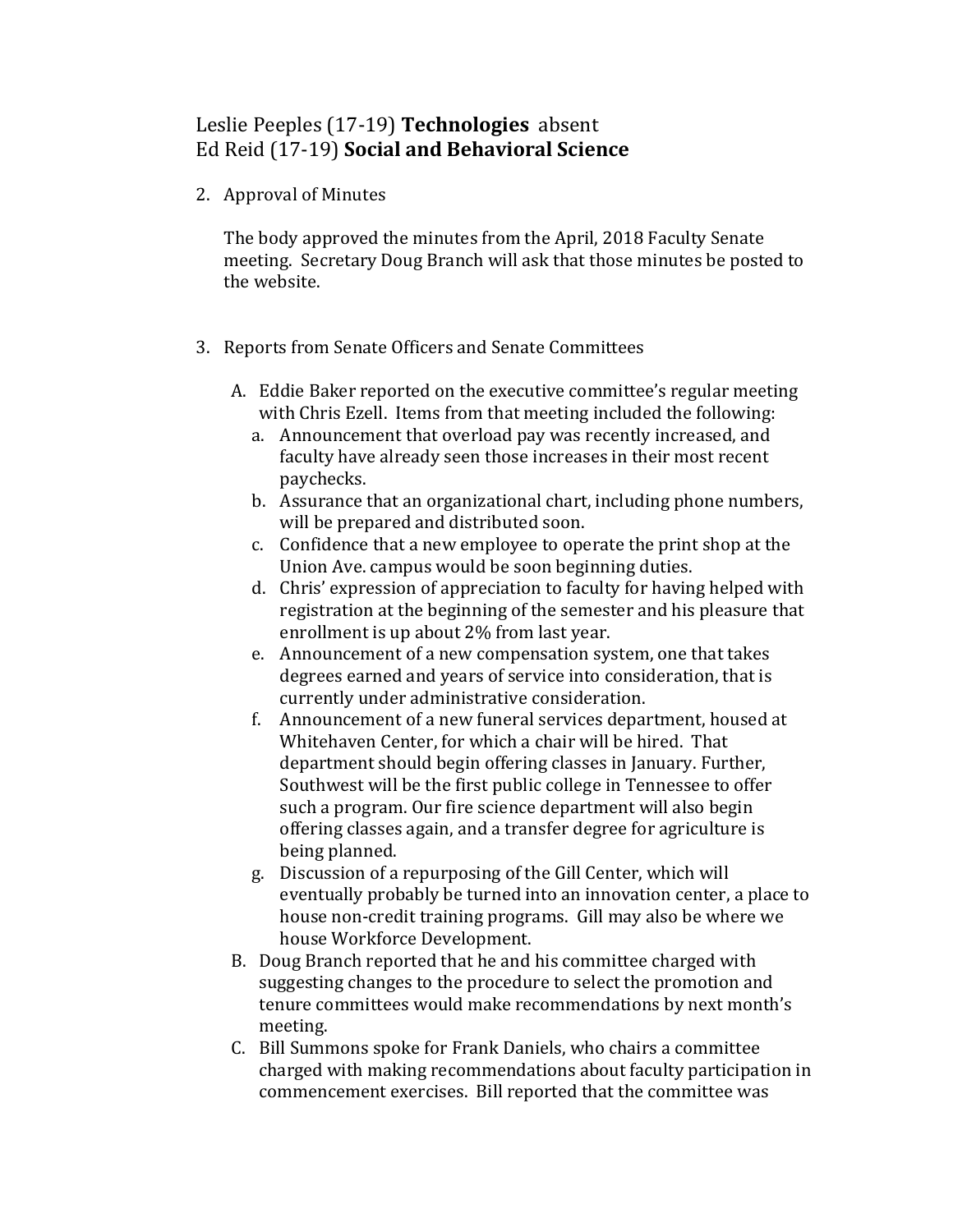exploring the possibility that the senate request only approximately half the faculty be required to attend commencement every year. Bill also reported that the he believes the administration will not schedule commencement after May 15 in the future. After the meeting, Frank sent his committee's proposal, to be discussed by the senate and if approved sent to Dr. Hall. That proposal is attached to the minutes.

- D. (Bill Weppner's report actually came earlier in the meeting, but is here inserted in the minutes for the sake of organization.) Bill Weppner, chair of the faculty development and evaluation committee, reported on progress made by the committee creating the pilot for the new faculty evaluation instrument. Creating an equitable system, whereby chairs treat all their faculty equally and whereby all chairs use similar standards for their departments is a primary goal of the committee. This pilot program is only for faculty members who have volunteered to be part of it. The first year will be only a pilot program, with the idea that the senate will vote on whether to adopt the new system once the pilot is completed.
- 4. Old Business
	- A. Tiffany Akin mentioned that the parking lot in front of the library at the Macon Cove campus still had many potholes. Bill Summons explained that repairing those potholes was not part of the same contract for the work that was done on the driveway in front of the Academic Building.
- 5. New Business
	- A. Bill Summons noted that all our TBR sister institutions excepting Cleveland State Community College turned down an offer to begin outsourcing custodial services.
	- B. Bill reported that TBR is working on an initiative to phase in a policy by which all textbooks used in system classrooms would be "ebooks."
	- C. Bill relayed Sindy Abadie's request for a volunteer from the senate to serve on the student success council. MaLinda Wade volunteered.
	- D. Bill noted his wish that we consider a senate resolution to the effect that there should be no fire drills conducted that are not announced to faculty members at the beginning of each semester. It was moved and seconded that such a resolution be written and sent to Chris Ezell. Matt Lexow volunteered to write the resolution. That resolution is appended to the minutes and will be sent to Chris Ezell.
	- E. Joanitha Barnes brought up issues with faculty parking at the Union Ave. campus, especially concerning the lot on Myrtle Street, which was converted from a faculty lot to a lot for students, visitors, and faculty, wrongly to her thinking. Joanitha believes this lot needs to be converted back to faculty only. She noted, too, that the new parking garage is ineffective, especially if one parks at the top, where one is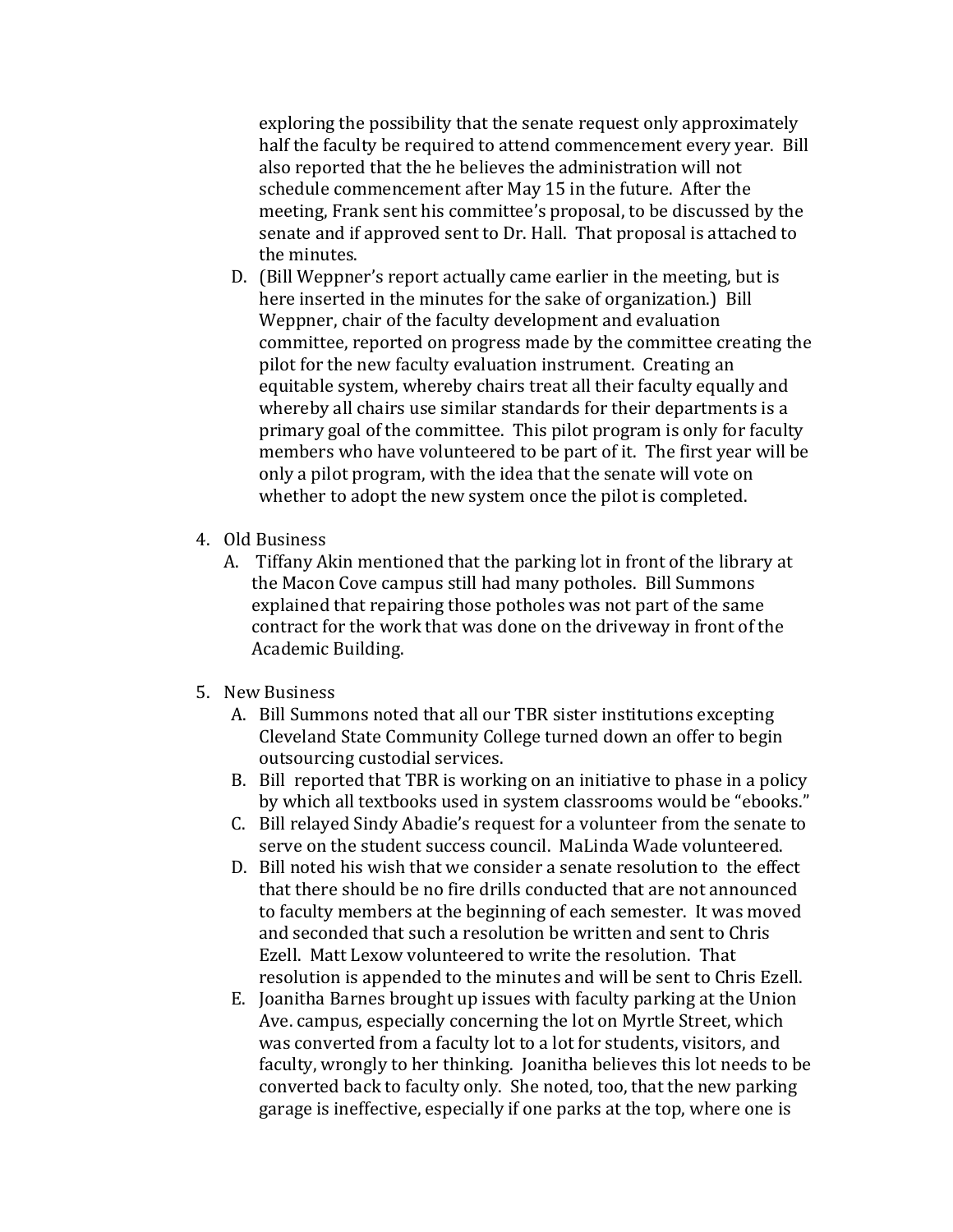forced to back out most of the way in order to exit. She believes, too, that campus police needs to enforce the parking rules we do have with more diligence. She wrote a memo to Chris Ezell outlining those concerns (and others) having to do with parking at the Union Ave. campus. That memo is appended to the minutes.

- F. Eddie Baker noted complaints about comments made on administrator evaluations, comments readable by all faculty members. In one particular case, comments about a dean mentioned names of faculty members under that dean – a situation that might create animosity. A brief discussion followed, but no resolution was achieved about whether comments about deans should be readable by faculty members. We decided to consider this question at more length and in more depth later. One senator suggested that in the future we might stagger administrator evaluations so that so many weren't due at the same time. Eddie, who administers the evaluation, will consider this.
- 6. The meeting was adjourned by Bill Summons at 5:00.

Respectfully Submitted,

Doug Branch, Faculty Senate Secretary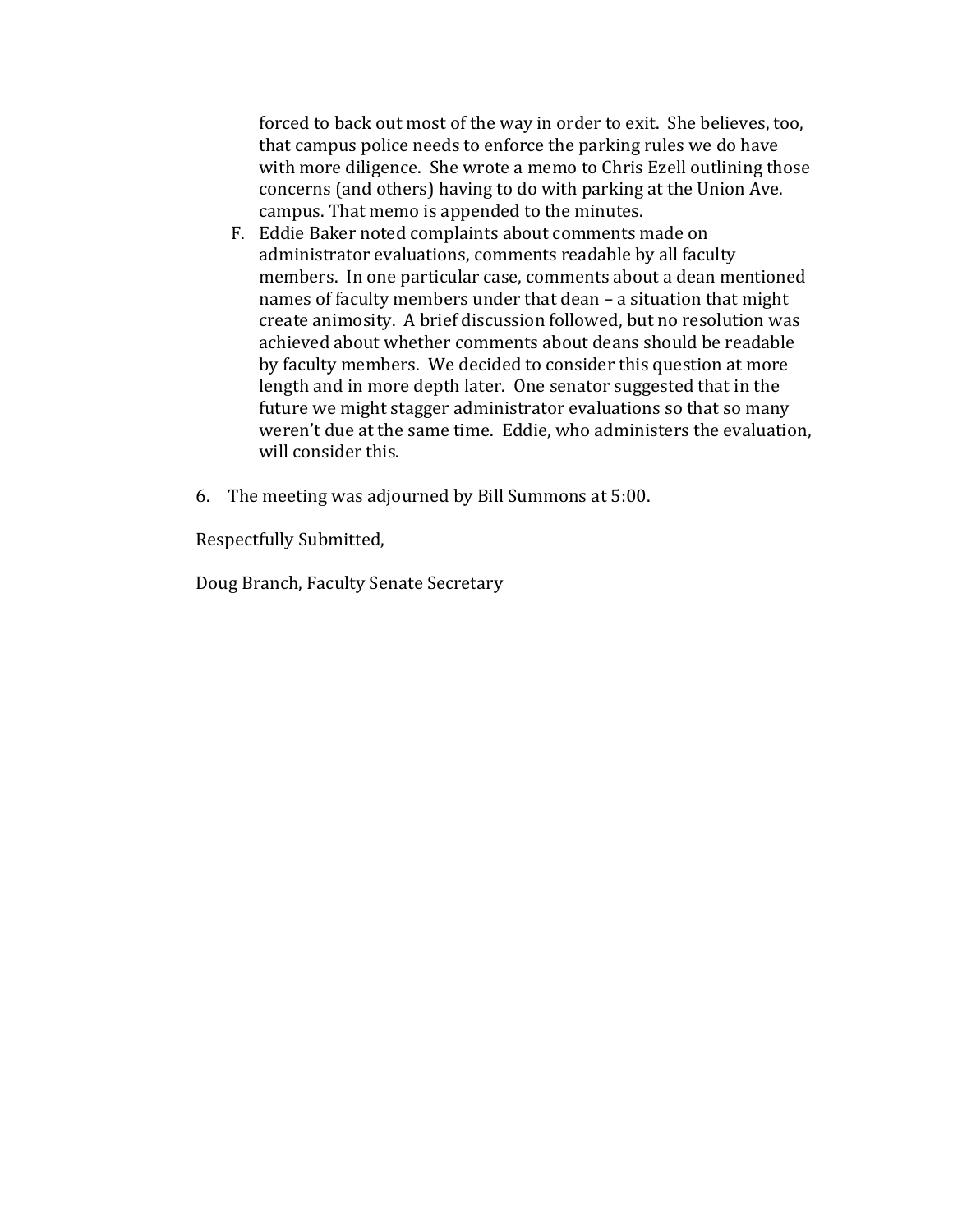#### **Proposal: Faculty Participation in Graduation**

Dear President Hall:

First, the Faculty Senate of Southwest Tennessee Community College recognize that faculty members are "on call" during the academic year, and we affirm that it is within the authority of the president of the college to require attendance at certain college events, in accordance with TBR Policy 5:01:00:00, section IIIG.

The faculty celebrate our students' graduation and enjoy having our pictures taken with students and their families. We regard this as a great opportunity to socialize without being in a classroom atmosphere with tests, papers, speeches, or grades.

Given that it is occasionally necessary to move the date of graduation, and that students themselves are not required to attend the ceremony in order to graduate, we would like to see attendance by faculty at graduation be *encouraged* but not a *contractual obligation*. Rationale: it is far more fun and celebratory to attend an event such as graduation without feeling as though we need to make sure that our supervisors have seen us and will verify our presence at the event.

We have spoken at length with Dr. Ezell about the issue, and he suggested that another option would be as follows: to require a portion of the faculty (one-third or one-half) to be there each year on a rotating basis. If you were to choose this option, each faculty member would be guaranteed to participate every two or three years. We could always opt to be there more frequently. One way of doing this would be to separate the faculty into groups by division; another would be to separate the faculty into groups alphabetically.

Whatever should be the case, we appreciate the consideration that you would give to this matter.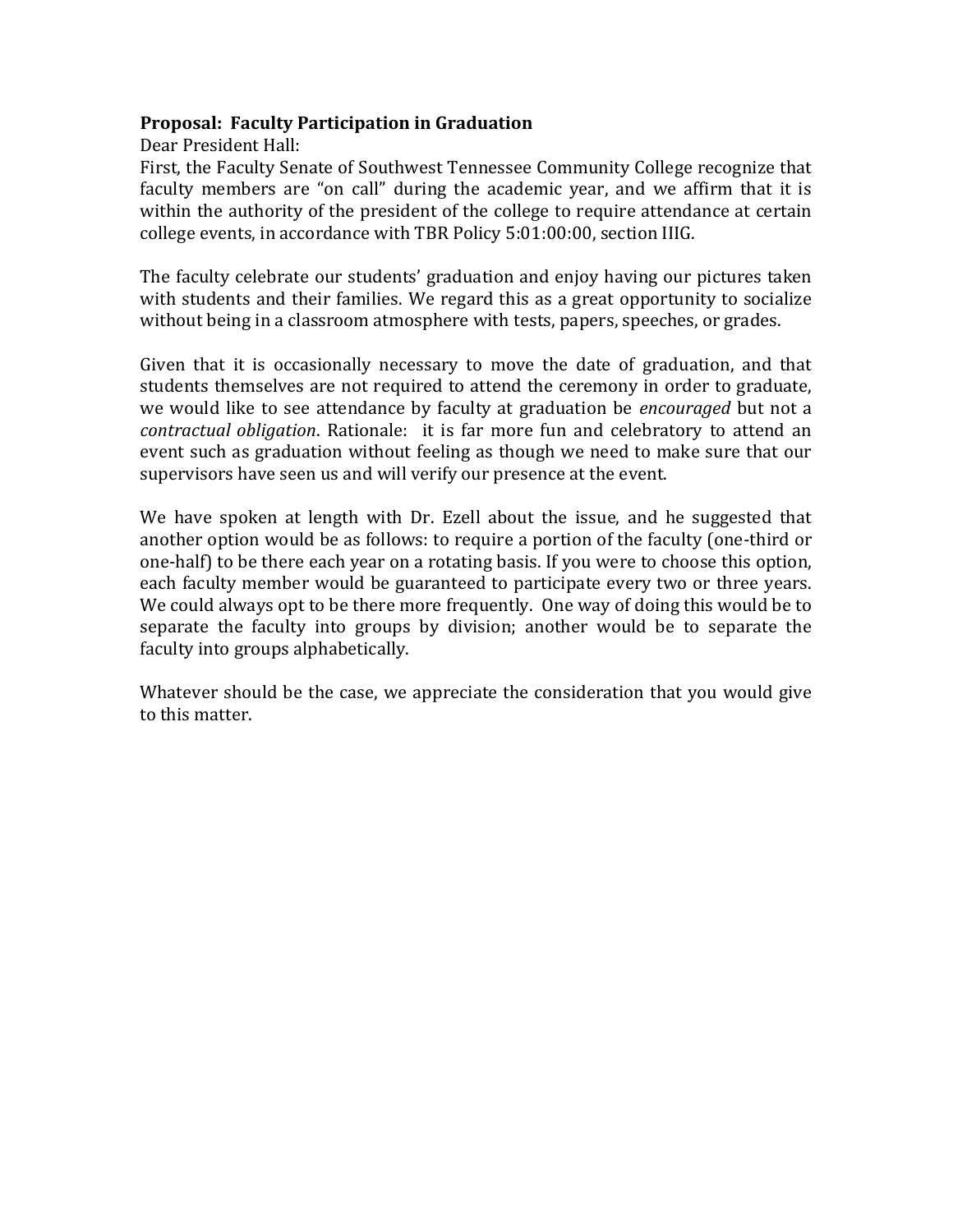#### **Emergency Drill Resolution**

**Whereas**, emergency drills at Southwest Tennessee Community College have been unannounced causing course disruptions; therefore

**Be it Resolved** that the Faculty Senate supports emergency drills being announced to all faculty (full-time and adjunct) on or before the beginning of each academic semester. The Faculty Senate urges the administration to work with campus security and faculty to consistently provide a clear schedule of all emergency drills administered at each campus and instructional site each semester.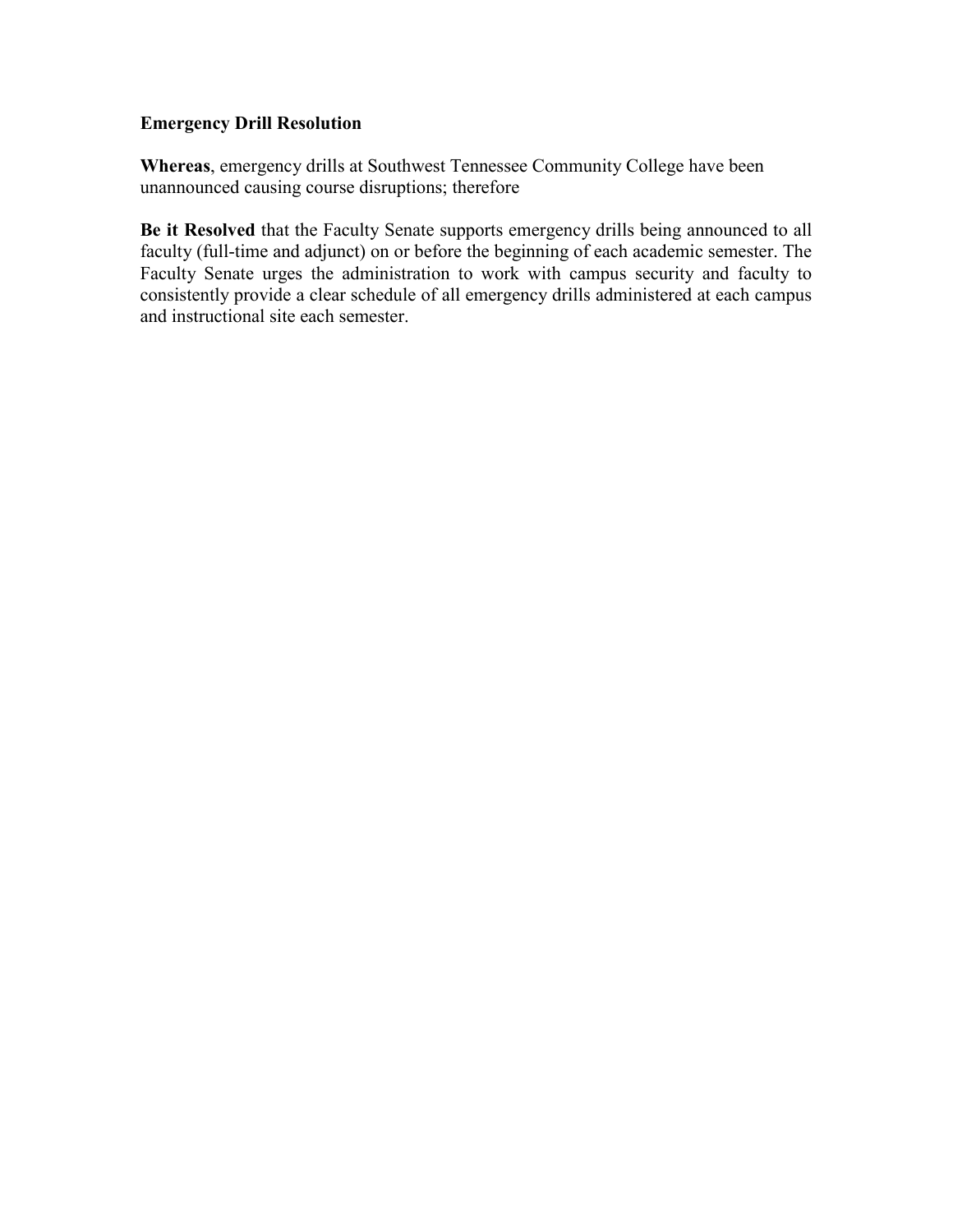# **SOUTH TENNESSEE COMMUN**

## P.O. Box 780 · Memphis, TN 38101-0780 · (90

To: Dr. Ezell, VPAA From: Barnes, Joanitha T. CC: Bill Summons, Faculty Senate President; Doug Branch, Faculty Senate Secretary Date: 9/19/18 Re: Parking on Union Avenue Campus

Comments: Based on the parking conditions at the Union Avenue Campus, I am proposing the following:

- . 1) The parking lots located on Myrtle Street, the lot located behind the MLGW building (in gravel), and the smaller lot behind C building need to all be changed back to EMPLOYEE ONLY lots completely. Students do not need to park in these lots at all during the hours of 8:00 a.m. to 4:30 p.m. It is completely disheartening to know that employees do not even have a designated place to park on such a small campus. I have parked all over campus, literally, from the garage to the far lot across from the Allied Health building, and all of the side streets in between, not by choice.
- . 2) Police Services should begin heavily enforcing parking violations when students park in these lots, after they have been designated Employee Only Lots.
- . 3) Police Services should have an officer with lights monitoring the entering of that street/lot to turn around the drivers who do not have an employee hang tag.
- . 4) I propose that the College make an attempt to "borrow" parking spaces from Office Depot. This may be done through an MOU or some other type of agreement, since we know employees and students park in that lot as well (even at the risk of being towed – and they do tow). Due to poor construction of the parking garage and its small size, there is still not enough spaces to alleviate parking concerns on Union Campus, Monday – Thursday, 7:45a – 4:30p.

Further, as it relates to the "handicap accessible door" on the south side of the Verties Sails Building on Union Avenue Campus. The door is NOT wheelchair accessible. The door is NEVER open from the outside and when I have had to park on the south side of campus rolling my crate, I have to trudge up the grassy knoll just to make it to the side walk or try to roll my crate up the steps to enter the gym. This has been a problem for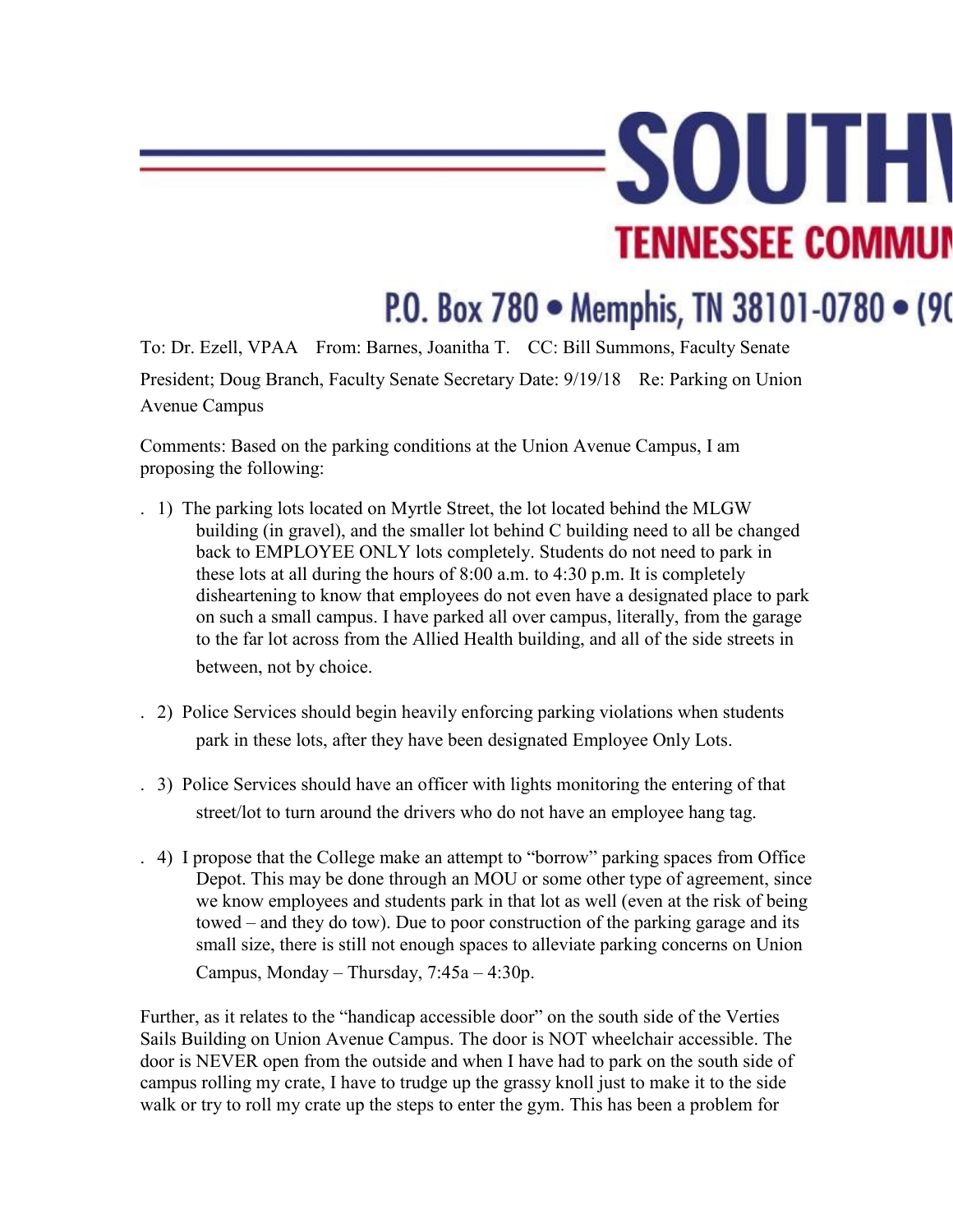over 7 years and needs to be addressed.

Macon Cove Campus • Union Avenue Campus • Fayette Site • Gill Center • Millington Center • Southeast Center • Whitehaven Center

Southwest Tennessee Community College, a Tennessee Board of Regents institution, is an affirmative action/equal opportunity college.